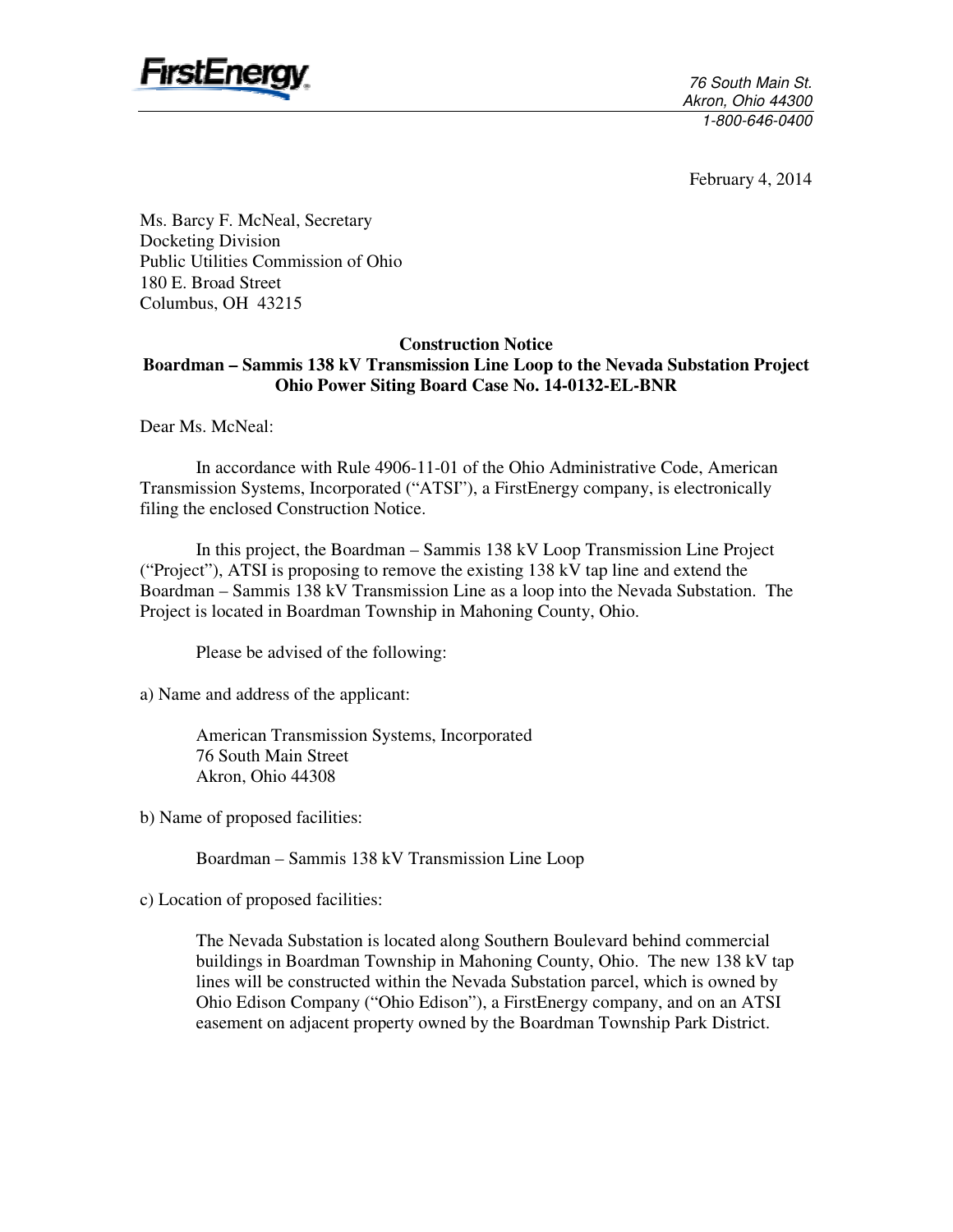d) Description of proposed facilities:

In this project, ATSI proposes to remove the existing 138 kV tap line and extend approximately 520 feet of the Boardman – Sammis 138 kV Transmission Line as a loop to the Nevada Substation. Specifically, the Project will involve: (1) removing the existing 290-foot-long Boardman – Toronto 138 kV Tap Line and two associated steel monopole structures; and (2) extending approximately 520 feet of the Boardman – Sammis 138 kV Transmission Line as a loop into the Nevada Substation.

The proposed tap lines will be constructed south of the Nevada Substation within the substation parcel, owned by Ohio Edison, and within an existing ATSI easement located on the adjacent Boardman Township Park Property. No new property purchases, new easements or right-of-way ("ROW") is needed.

e) Applicant's representative:

Ted Krauss, Manager Siting, Survey and Right-of-way FirstEnergy Service Company 76 South Main Street Akron, Ohio 44308

After docketing this filing, please return one time-stamped copy of the Construction Notice for our records to us in the enclosed envelope. We have provided a copy of this Construction Notice by certified mail, with return receipt requested, to officials of the political subdivisions immediately affected by the proposed project. Copies of the transmittal letters addressed to the local government representatives are enclosed for your file. Should the Ohio Power Siting Board desire further information or discussion of this submittal, please contact me at (330) 761-4268.

Sincerely,

Oled Ordner

Ted Krauss Manager Siting, Survey and Right-of-way FirstEnergy Service Company

**Attachments**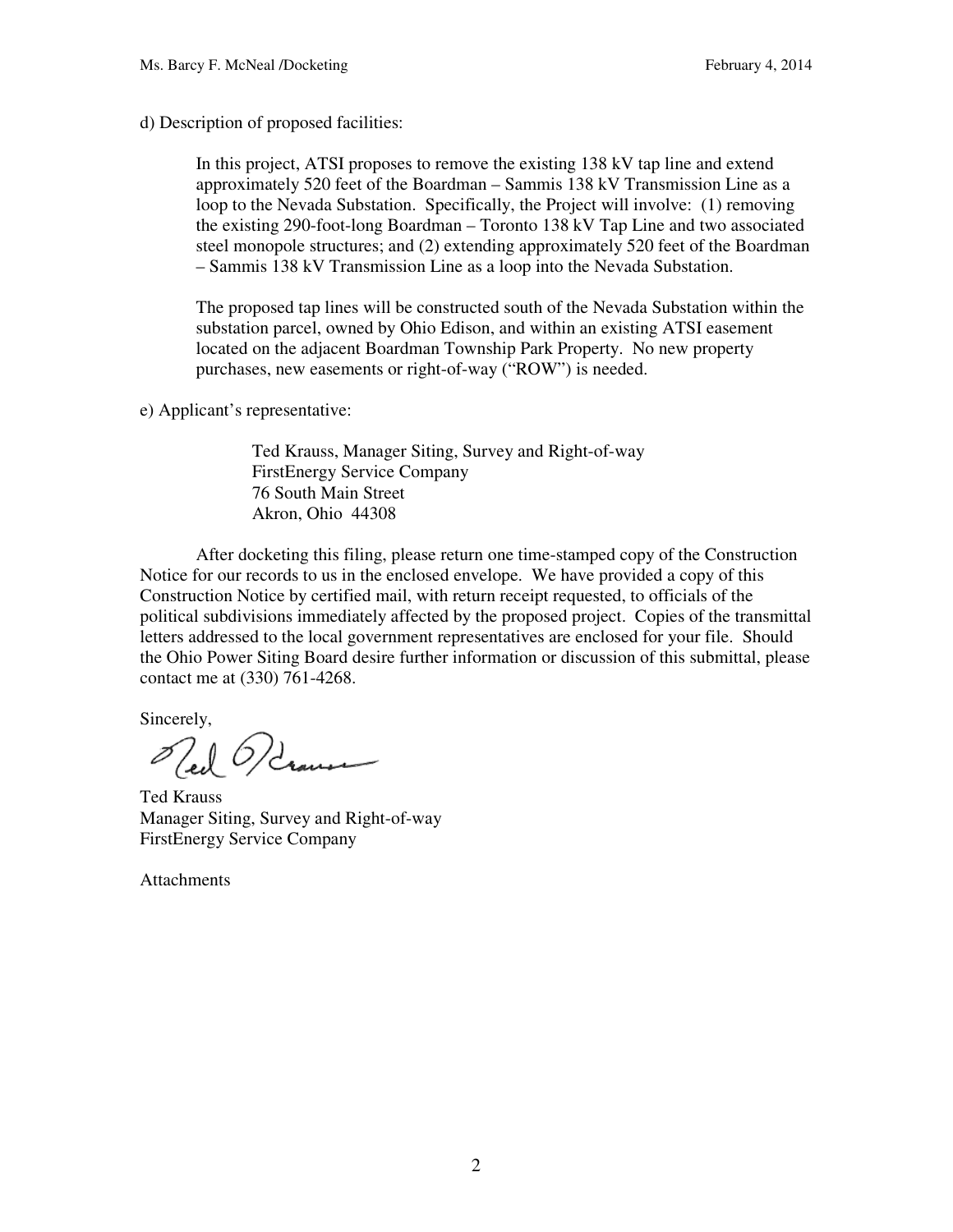# **AMERICAN TRANSMISSION SYSTEMS, INCORPORATED**

## **CONSTRUCTION NOTICE BOARDMAN – SAMMIS 138 KV TRANSMISSION LINE LOOP TO THE NEVADA SUBSTATION PROJECT**

## **OPSB CASE NO. 14-0132-EL-BNR**

## **FEBRUARY 4, 2014**

**American Transmission Systems, Incorporated 76 South Main Street Akron, Ohio 44308**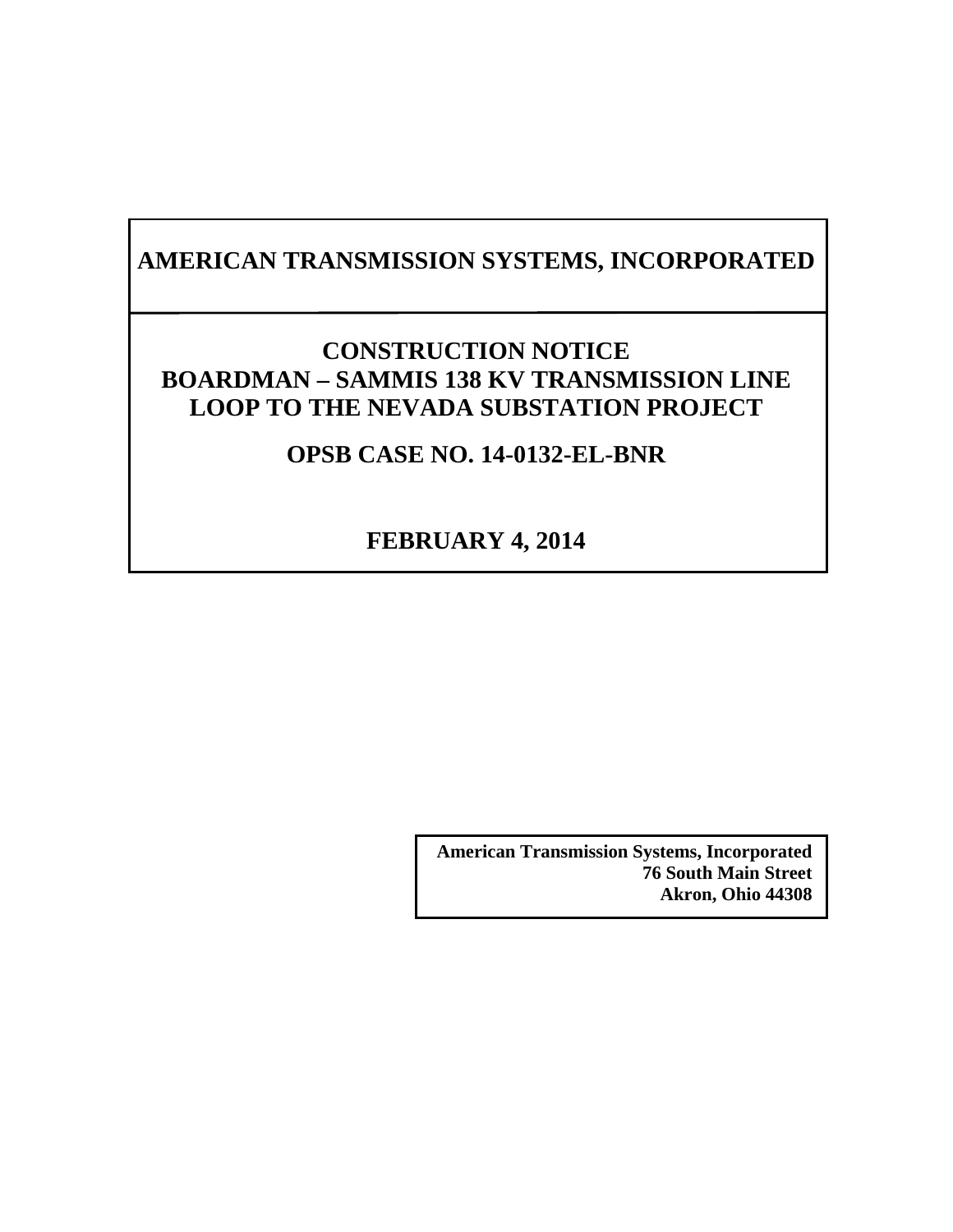## **CONSTRUCTION NOTICE BOARDMAN – SAMMIS 138 KV TRANSMISSION LINE LOOP TO NEVADA SUBSTATION PROJECT DOCKET NUMBER 14-0132-EL-BNR**

The following information is being provided in accordance with the procedures delineated in Ohio Administrative Code Section 4906-11-02: Construction Notice Requirements of the Rules and Regulations of the Ohio Power Siting Board.

## **4906-11-02(B): Information Requirements**

## **4906-11-02(B)(1): Name of the Project**

Name of Project: Boardman – Sammis 138 kV Transmission Line Loop to Nevada Substation Project

## **4906-11-02(B)(2)(a): Brief Description of Project**

American Transmission Systems, Incorporated ("ATSI"), a FirstEnergy Company, proposes to construct the Boardman – Sammis 138 kV Transmission Loop to Nevada Substation Project ("Project"). This Project, the associated expansion of the Nevada Substation, which is an existing distribution substation, and reconfiguring the adjacent existing transmission line, are needed as part of the process of reinforcing the transmission system to address transmission reliability issues as generation plants are retired in the region. As part of the associated work, the Nevada Substation will be expanded for the installation of two 138 to 12.5 kV transformers and associated breakers and bus work; and the adjacent existing transmission line that consists of the Boardman – Sammis 138 kV Transmission Line and a Boardman – Nevada 138 kV Tap at and north of Nevada Substation, and a 6-wire configuration of the Boardman – Sammis 138 kV Transmission Line south of Nevada Substation will be reconfigured to form two circuits: the western set of three conductors will become the Boardman – Sammis 138 kV Transmission Line, and the eastern set of three conductors will become the Boardman – Toronto 138 kV Transmission Line. The overall proposed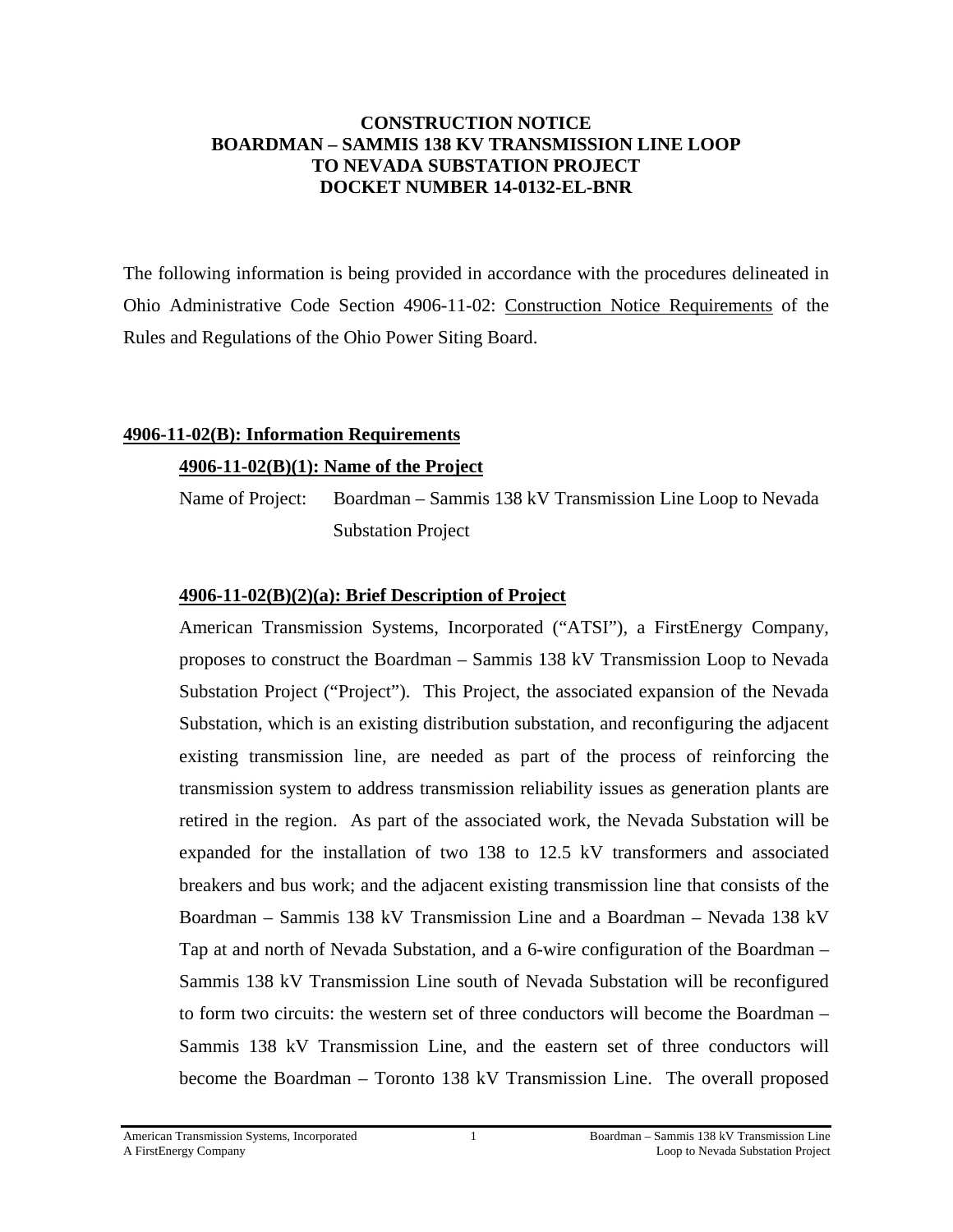Project consists of removing the southern end of the existing 138 kV transmission line tap to Nevada Substation from Boardman Substation and constructing a short transmission line loop to the Nevada Substation from the Boardman – Sammis 138 kV Transmission Line. Specifically, the Project will involve: (1) removing the approximately 290-foot-long section of existing 138 kV transmission line Boardman to Nevada Substation tap that extends from the eastern set of three conductors of the adjacent transmission line that will become the Boardman – Toronto 138 kV Transmission Line, including the removal of two steel monopole structures; and (2) constructing approximately 520 feet of new transmission line to extend the Boardman – Sammis 138 kV Transmission Line as a loop to the Nevada Substation. The transmission line loop will consists of two separate radial taps that extend from the western side of the existing transmission line to the two 138 to 12.5 kV transformers at the Nevada Substation.

The proposed transmission line loop will be constructed generally south of the Nevada Substation partially within the substation parcel, owned by Ohio Edison Company ("Ohio Edison"), a FirstEnergy Company, and partially within an existing Ohio Edison easement located on the adjacent Boardman Township Park Property. No new property purchases, new easements or right-of-way ("ROW") is needed to install the Project. The general location of the Project is shown in Exhibit 1. The Project is located in Boardman Township in Mahoning County, Ohio.

### **4906-11-02(B)(2)(b)**

The Project meets the requirements for a Construction Notice because the Project is within the types of project defined by Item  $(1)(c)$  of Attachment A of the Board's interim process defined in the Board's September 4, 2012 Finding and Order in Docket 12-1981-GE-BRO. This item states:

*(1) Rerouting or extension or new construction of single or multiple circuit electric power transmission line(s) as follows:*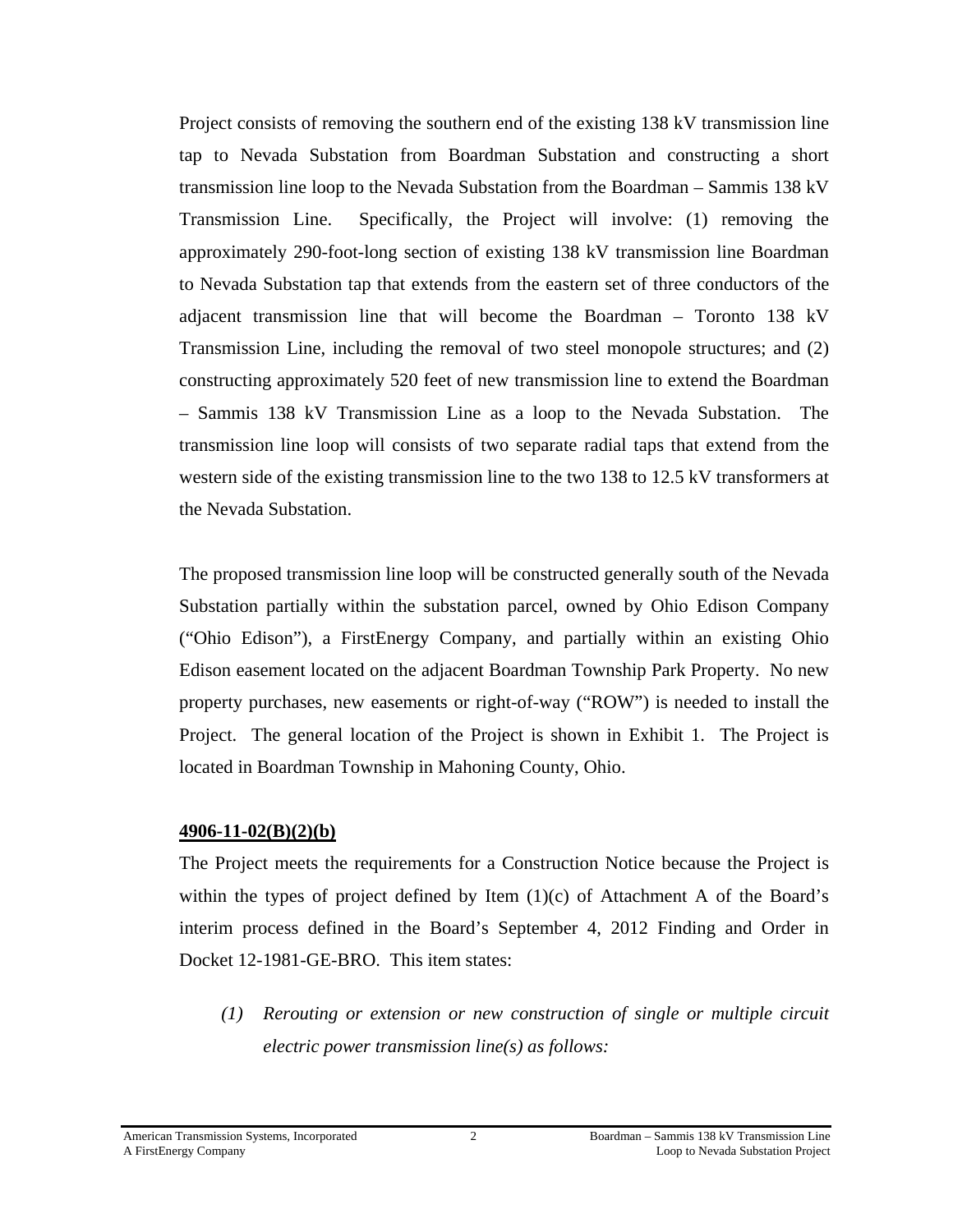*(c) Line(s) one hundred twenty-five kV and above, but less than three hundred kV, and not greater than 0.2 miles in length.* 

The proposed Project involves constructing approximately 520 feet of new transmission line to extend the Boardman – Sammis 138 kV Transmission Line to the Nevada Substation.

## **4906-11-02 (B) (3): Statement of Need**

The Project and the associated expansion of the Nevada Substation and reconfiguring the adjacent existing Boardman – Sammis 138 kV Transmission Line and Boardman – Nevada 138 kV Transmission Line Tap to form two circuits are needed due to the major system upgrades taking place as part of the Sammis – Wylie Ridge 345 kV, East Akron – Sammis 138 kV and Sammis – Lowellville 138 kV Transmission Line Extensions to, and Installation of, the Toronto Substation Project ("Toronto Substation Project") previously approved by the OPSB in Docket Number 12-1637-EL-BLN. The Toronto Substation Project is needed to address thermal overloads on the ATSI transmission system due to generation retirements, and to provide improved voltage support to the region.

Currently the Nevada Substation is supplied via a 138 kV tap from the Boardman Substation that is located on the east side of the transmission line which is adjacent to the east side of the Nevada Substation. A breaker and disconnect switches are located at the Boardman Substation that provides isolation to this transmission line tap and energy is transmitted to the Nevada Substation radially from the Boardman Substation. Currently, the adjacent transmission line south of the Nevada Substation is the 6-wired Boardman – Sammis 138 kV Transmission Line and north of Nevada Substation only the western set of conductors are used for the Boardman – Sammis 138 kV Transmission Line. A 138 kV transmission line tap without switches that allow the transmission line to be sectionalized does not meet FirstEnergy's current connection standards on the 138 kV system; therefore, installing line-sectionalizing switches and two paths for energy flows improves operating flexibility and system reliability.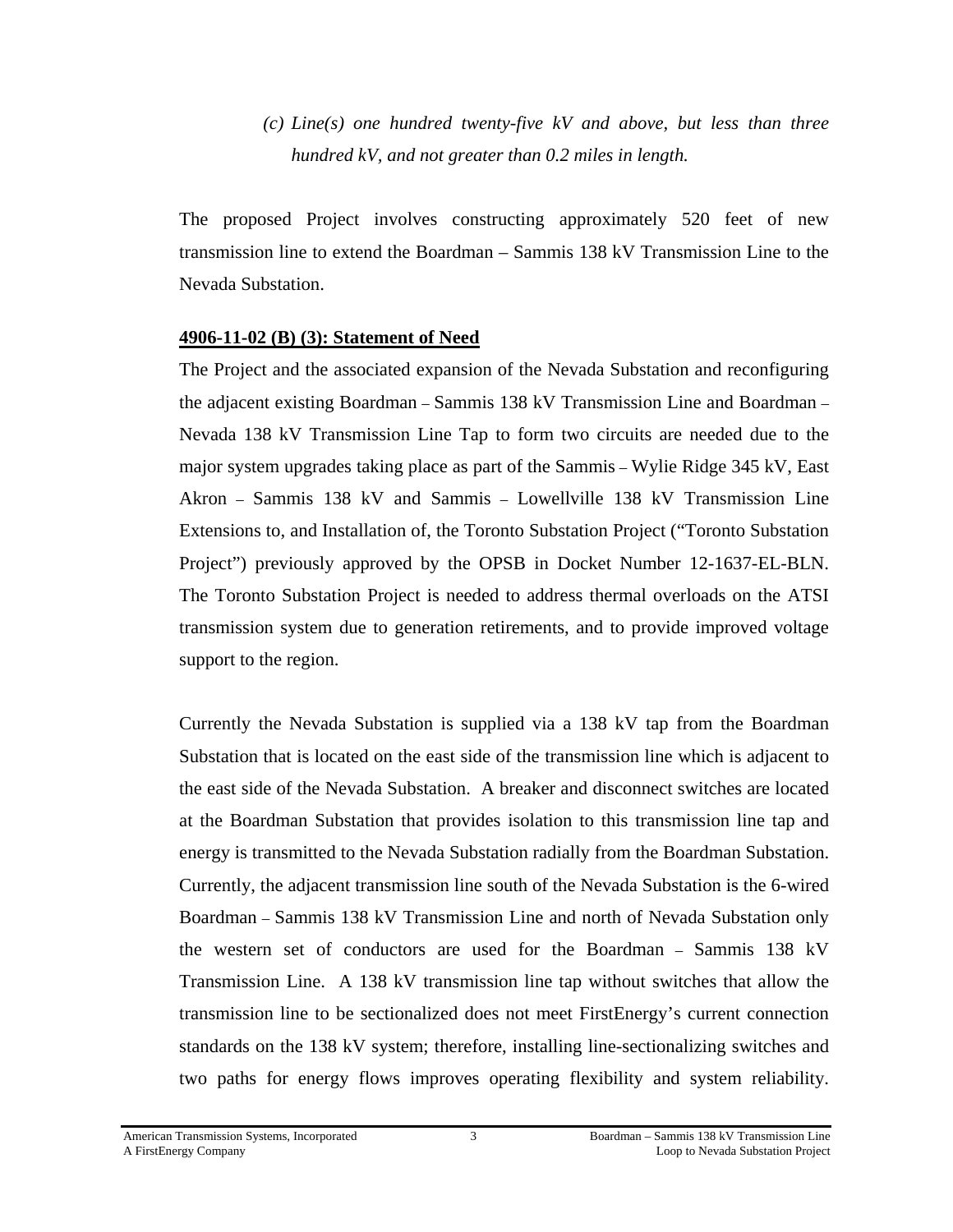Currently, a sustained outage on the existing Boardman – Nevada 138 kV Transmission Line Tap will result in loss of power to the 5,800 Ohio Edison customers served from Nevada Substation. The proposed installation of the transmission line loop and two new line-sectionalizing switches will result in separate Boardman to Nevada and Sammis to Nevada 138 kV transmission line sources to the Nevada Substation that allow the Nevada Substation to be served from either the Boardman or Sammis substations. In addition to providing flexibility to respond to unplanned outages, this also provides operational flexibility when doing needed maintenance on the 138 kV transmission line between Boardman, Nevada, and Sammis substations. After the 6-wired Boardman – Sammis 138 kV Transmission Line is reconfigured to form two circuits, connecting the proposed transmission line loop to the Boardman – Sammis 138 kV Transmission Line located on the west side of the common tower is the more feasible solution from a construction standpoint, since the Nevada Substation is located approximately 100 feet west of the 138 kV common tower line.

#### **4906-11-02(B)(4): Construction Schedule**

Construction of the proposed Project is expected to begin as early as March 1, 2014 and be completed and placed in-service by January 31, 2015. The initial construction activity will be vegetation removal, which must completed prior to March 31 to minimize potential impacts to the Indiana bat. The construction activities of the associated expansion of the Nevada Substation are also expected to begin in March 2014. Transmission line construction activities will likely commence in the July/August 2014 time frame.

#### **4906-11-02(B)(5): Estimated Costs**

The estimated capital costs for the proposed Project are approximately \$508,000.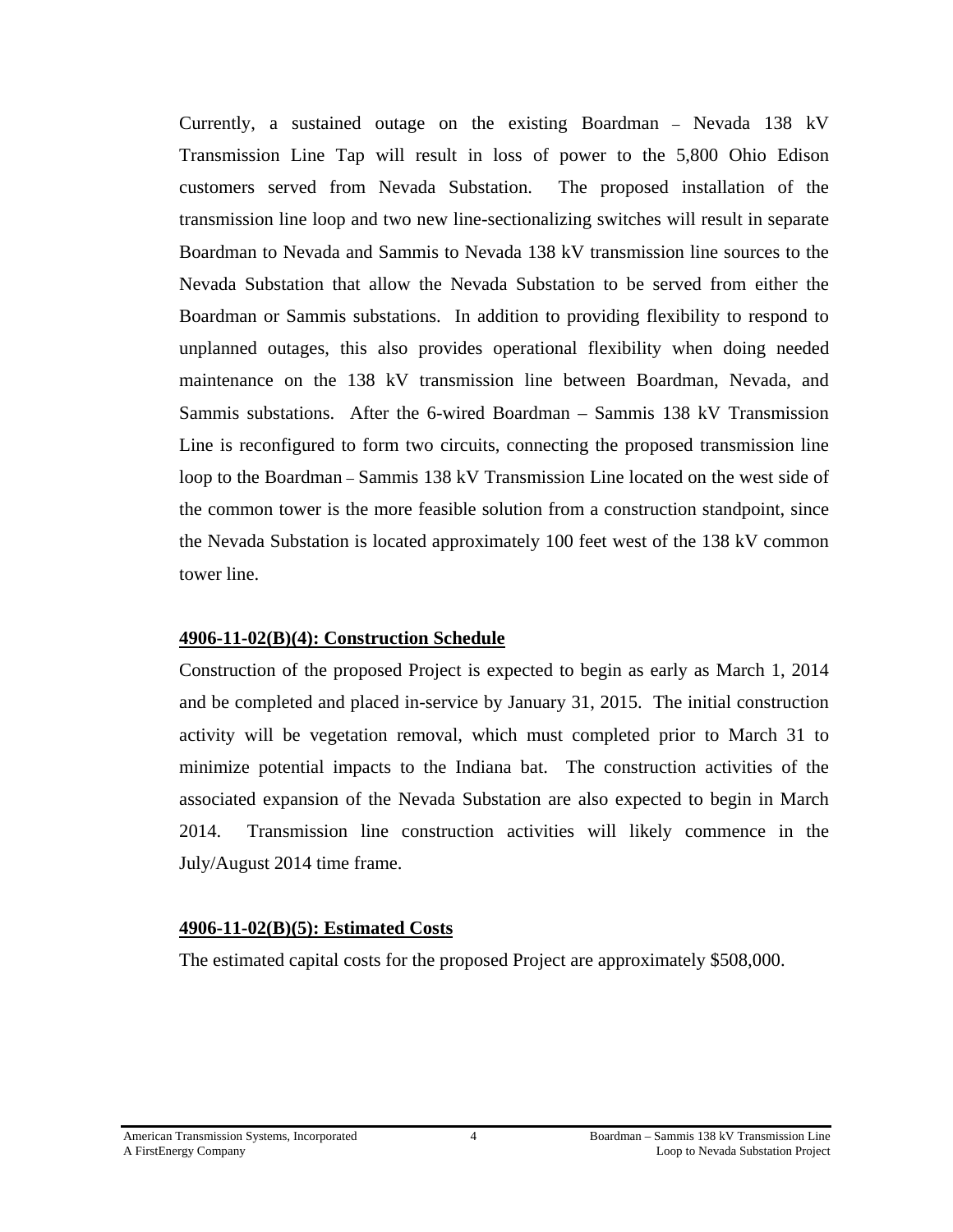## **4906-11-02(B)(6): Operating Characteristics**

The proposed transmission line construction will have the following characteristics:

| Voltage:                | 138 kV                                               |  |
|-------------------------|------------------------------------------------------|--|
| Conductors:             | 795 kcmil 26/7 ACSS                                  |  |
| Static wire:            | 7 Number 8 Alumoweld                                 |  |
| Insulators:             | Horizontal Post and/or Suspension/Deadend Insulators |  |
| <b>Structure Types:</b> | Exhibit 2: Laminated Wood Switch Structure           |  |
|                         | Exhibit 3: Wood Pole Tap Structure                   |  |
|                         | Exhibit 4: Wood Pole Guyed Deadend Structure         |  |

## **4906-11-02(B)(7): Area Map**

The general location of the Project is shown in Exhibit 1. To locate and view the Project site starting from the Columbus, Ohio area, travel east on I-70 toward Pittsburgh, Pennsylvania for approximately 3 miles. Continue north on I-71 (signs for Airport/Interstate 71 N/Cleveland) for approximately 101 miles. Take exit 209A-209B to merge onto I-76 E toward Akron, Ohio. After traveling on I-76 E for approximately 61 miles, continue east onto I-80 for approximately 5 miles. Keep right to continue on I-680 S toward Youngstown for approximately 12 miles before merging onto US-224 W/Boardman Poland Road toward Canfield. Continue onto US-224 W/Boardman Poland Road for approximately 0.3 mile. Turn left onto South Avenue and travel approximately 1.1 miles. Turn right onto Maple Avenue and travel 1 mile. Turn right onto Southern Boulevard and travel approximately 0.2 mile. The Nevada Distribution Substation site is located behind commercial buildings on the right.

## **4906-11-02(B)(8): List of Properties**

The Project will be located on property owned by FirstEnergy (Ohio Edison, a FirstEnergy company) and within an Ohio Edison easement located on property owned by the Boardman Township Park District. No new property purchases, new easements, or ROW will need to be acquired. A list of property owners crossed by the existing ROW is provided in Table 1.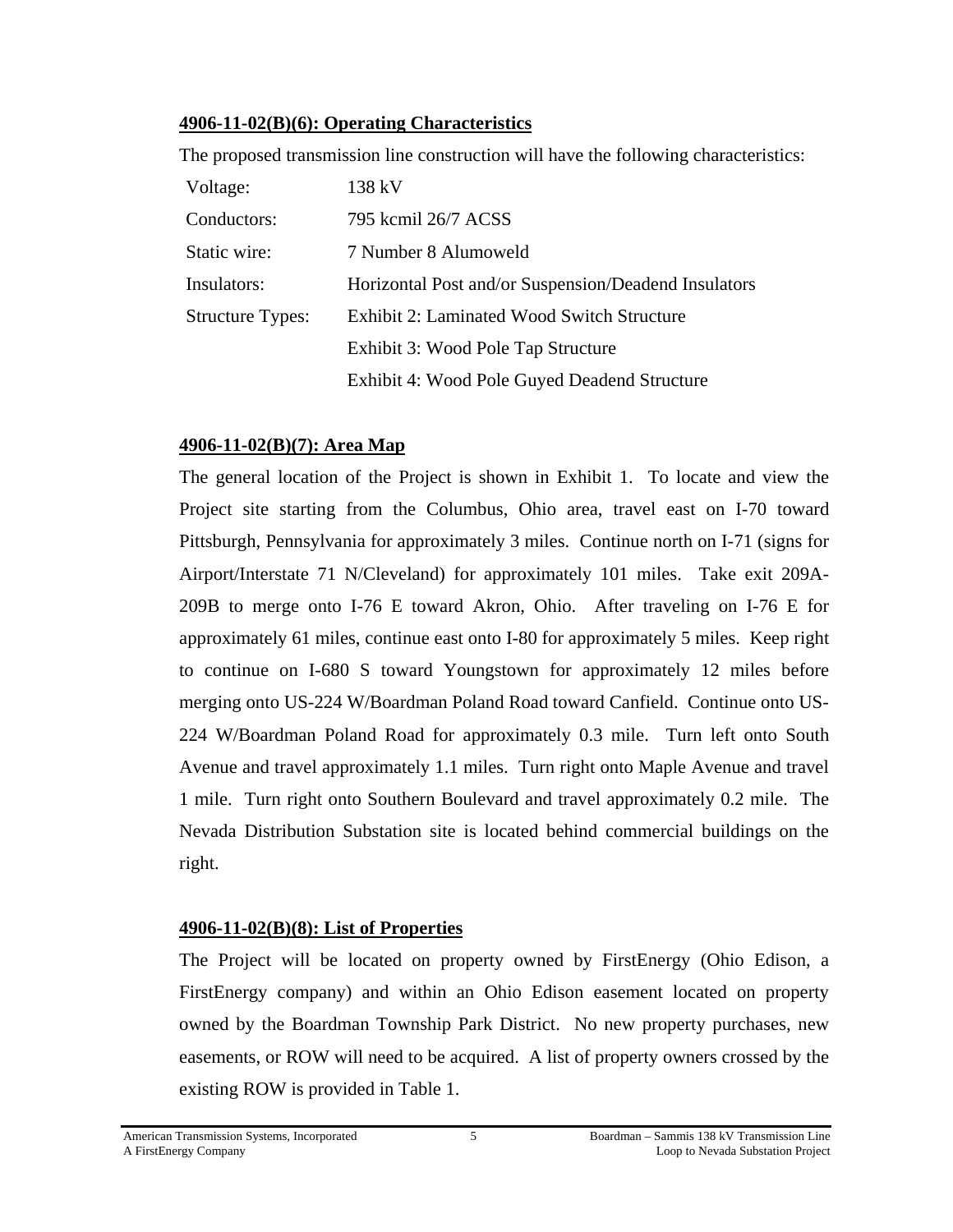| Table 1. Existing Transmission ROW Easements or Property Owned by<br><b>FirstEnergy Companies</b> |                                                                                                                                                                                  |                         |  |  |
|---------------------------------------------------------------------------------------------------|----------------------------------------------------------------------------------------------------------------------------------------------------------------------------------|-------------------------|--|--|
| No.                                                                                               | <b>Property Address</b>                                                                                                                                                          | <b>Parcel Number(s)</b> |  |  |
| 1.                                                                                                | <b>Nevada Substation Property</b><br>Located at: 7801 Southern Boulevard,<br>Youngstown, Ohio<br>Mailing address: Ohio Edison Company,<br>76 S. Main Street<br>Akron, Ohio 44308 | 29-040-0-003.00-P       |  |  |
| 2.                                                                                                | Boardman Township Park District<br>375 Boardman Poland Road<br>Youngstown, Ohio 44512                                                                                            | 29-040-0-002.02-0       |  |  |

<sup>1</sup> Only the mailing addresses are shown where physical property location addresses are not available.

## **4906-11-02(C): Documentation of Construction Notice Transmittal**

This Construction Notice is being provided concurrently to the following officials of Boardman Township and Mahoning County, Ohio. Copies of the transmittal letters to these officials have been included with the transmittal letter submitting this Construction Notice to the Ohio Power Siting Board. Officials receiving this Construction Notice are as follows:

## **Mahoning County**

| Michael O'Shaughnessy, Executive Director<br><b>Mahoning County Planning Commission</b><br>Board of Health Building<br>50 Westchester Drive<br>Austintown, OH 44515 | Anthony Traficanti, Commissioner<br>Mahoning County Administration Building<br>21 W. Boardman Street, 2nd Floor<br>Youngstown, OH 44503 |
|---------------------------------------------------------------------------------------------------------------------------------------------------------------------|-----------------------------------------------------------------------------------------------------------------------------------------|
| Carol Rimedio Righetti, Commissioner                                                                                                                                | John McNally III, Commissioner                                                                                                          |
| Mahoning County Administration Building                                                                                                                             | Mahoning County Administration Building                                                                                                 |
| 21 W. Boardman Street, 2nd Floor                                                                                                                                    | 21 W. Boardman Street, 2nd Floor                                                                                                        |
| Youngstown, OH 44503                                                                                                                                                | Youngstown, OH 44503                                                                                                                    |
| Robert J. Lidle, Planning Commission Chair                                                                                                                          | Richard A. Marsico, County Engineer                                                                                                     |
| <b>Mahoning County Administration Building</b>                                                                                                                      | Mahoning County Engineer's Office                                                                                                       |
| 21 W. Boardman Street, 2nd Floor                                                                                                                                    | 940 Bears Den Road                                                                                                                      |
| Youngstown, OH 44503                                                                                                                                                | Youngstown, OH 44512                                                                                                                    |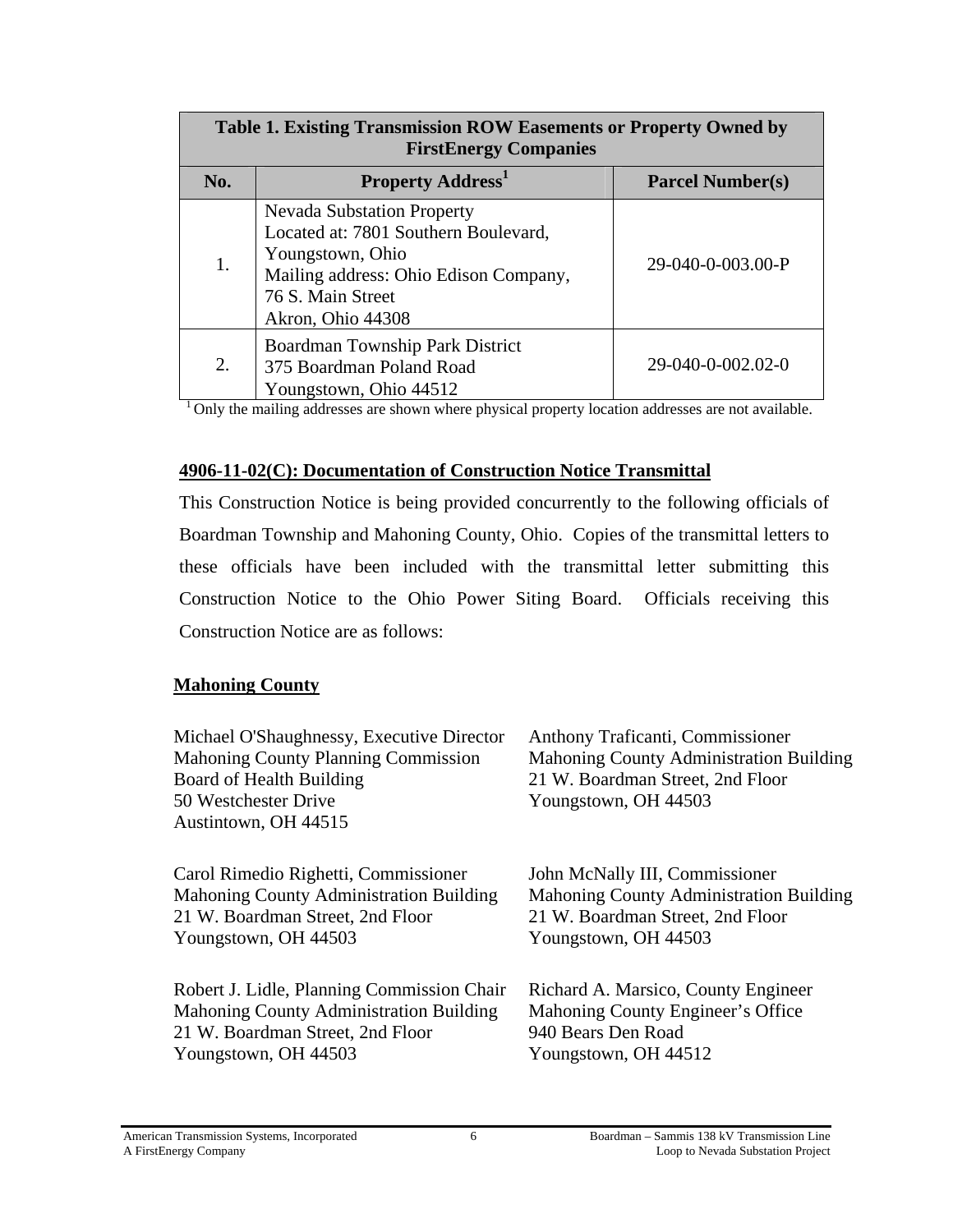## **Boardman Township**

William D. Leicht, Fiscal Officer 8299 Market Street Boardman, Ohio 44512

Tom Costello, Trustee 8299 Market Street Boardman, Ohio 44512 Brad Calhoun, Trustee 8299 Market Street Boardman, Ohio 44512

Larry Moliterno, Trustee 8299 Market Street Boardman, Ohio 44512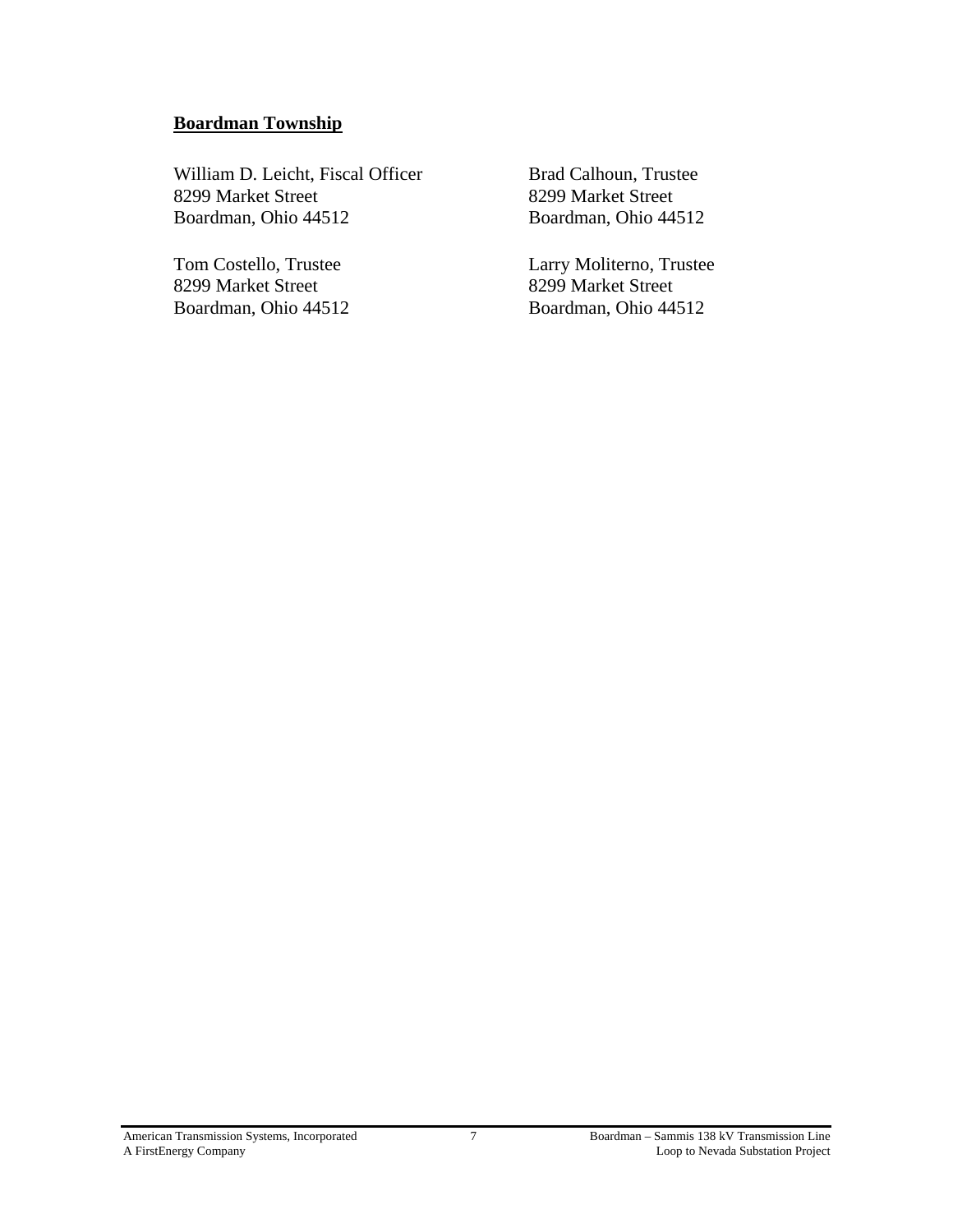# **Exhibit 1 Project Location Map**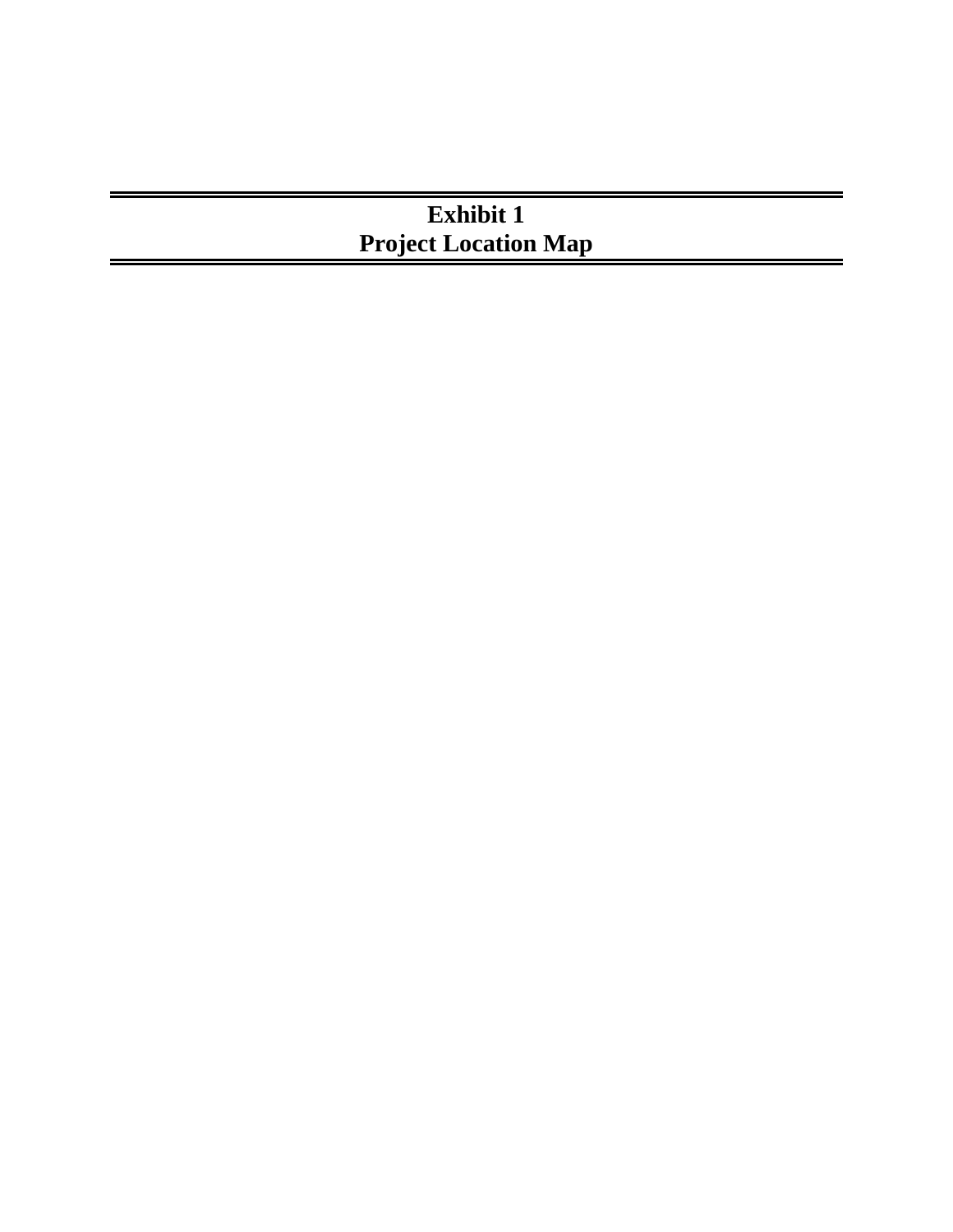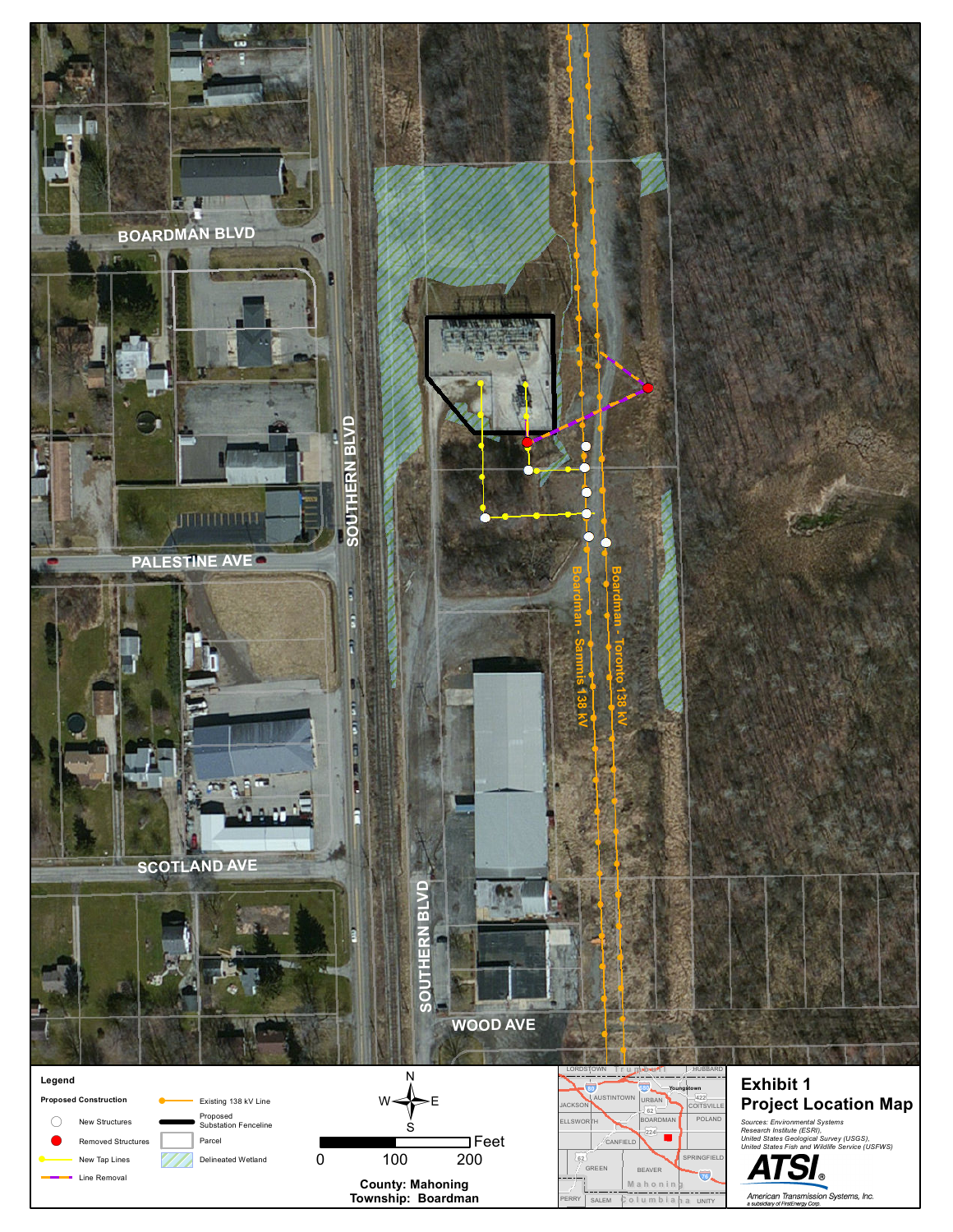# **Exhibit 2 Laminated Wood Switch Structure**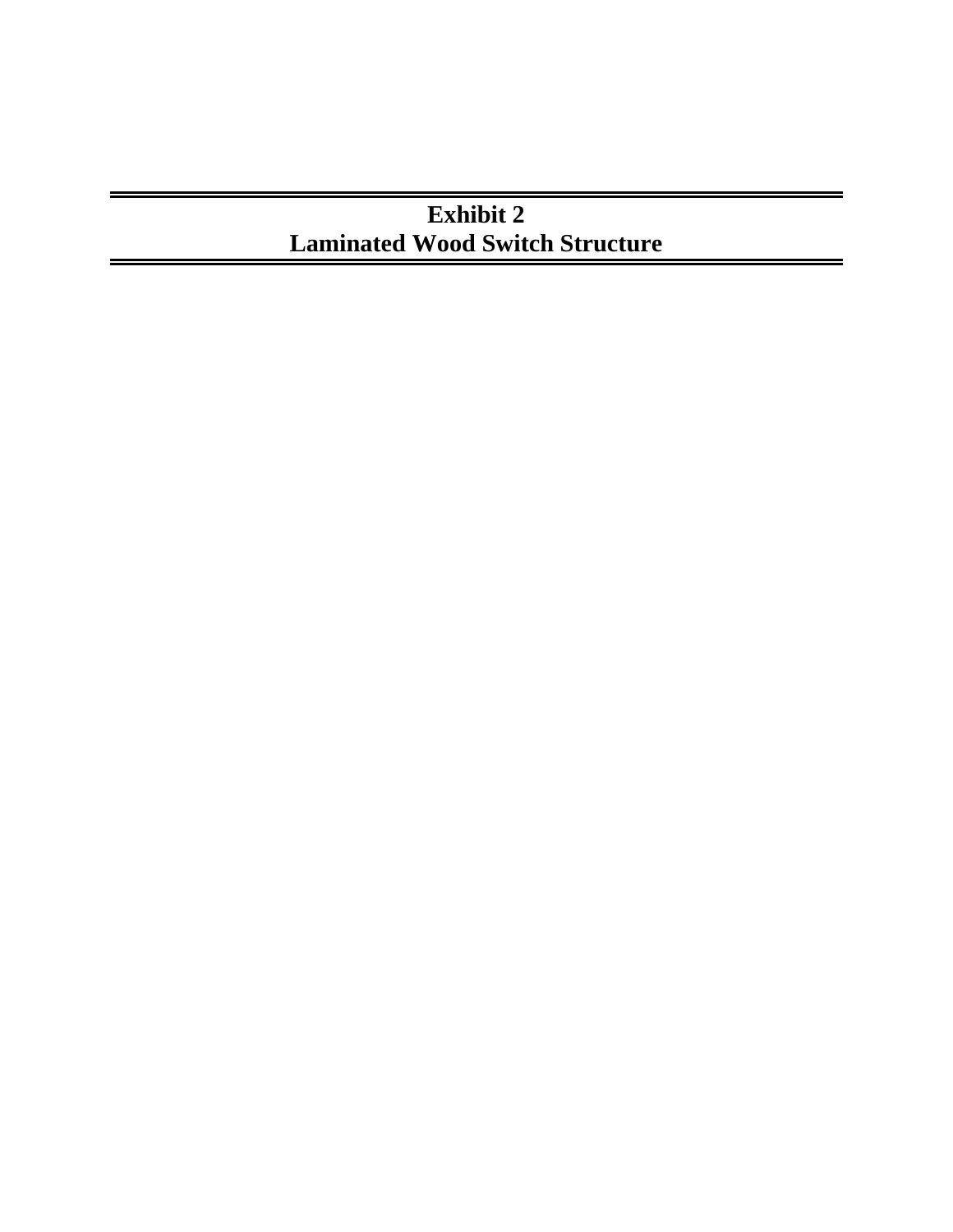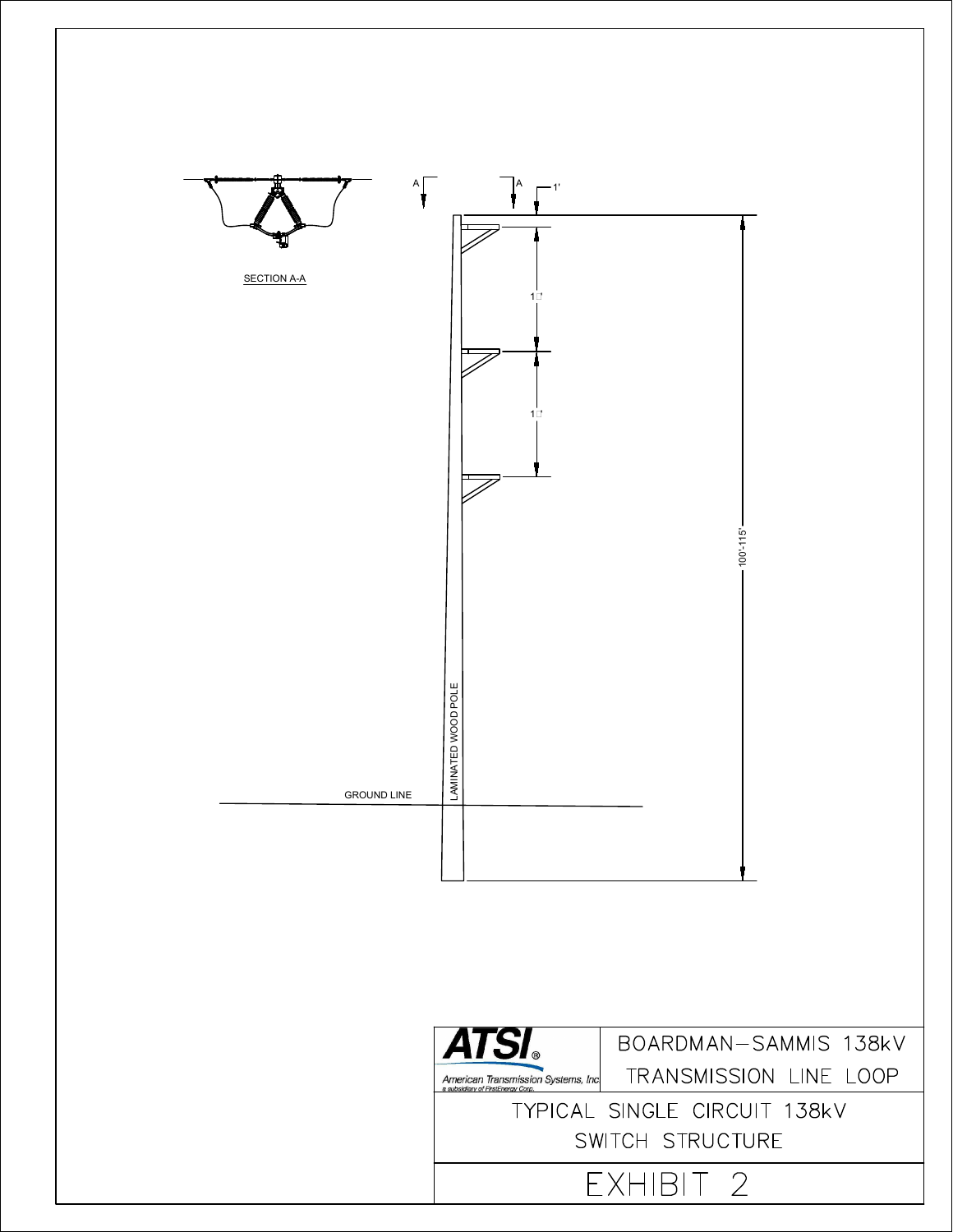# **Exhibit 3 Wood Pole Tap Structure**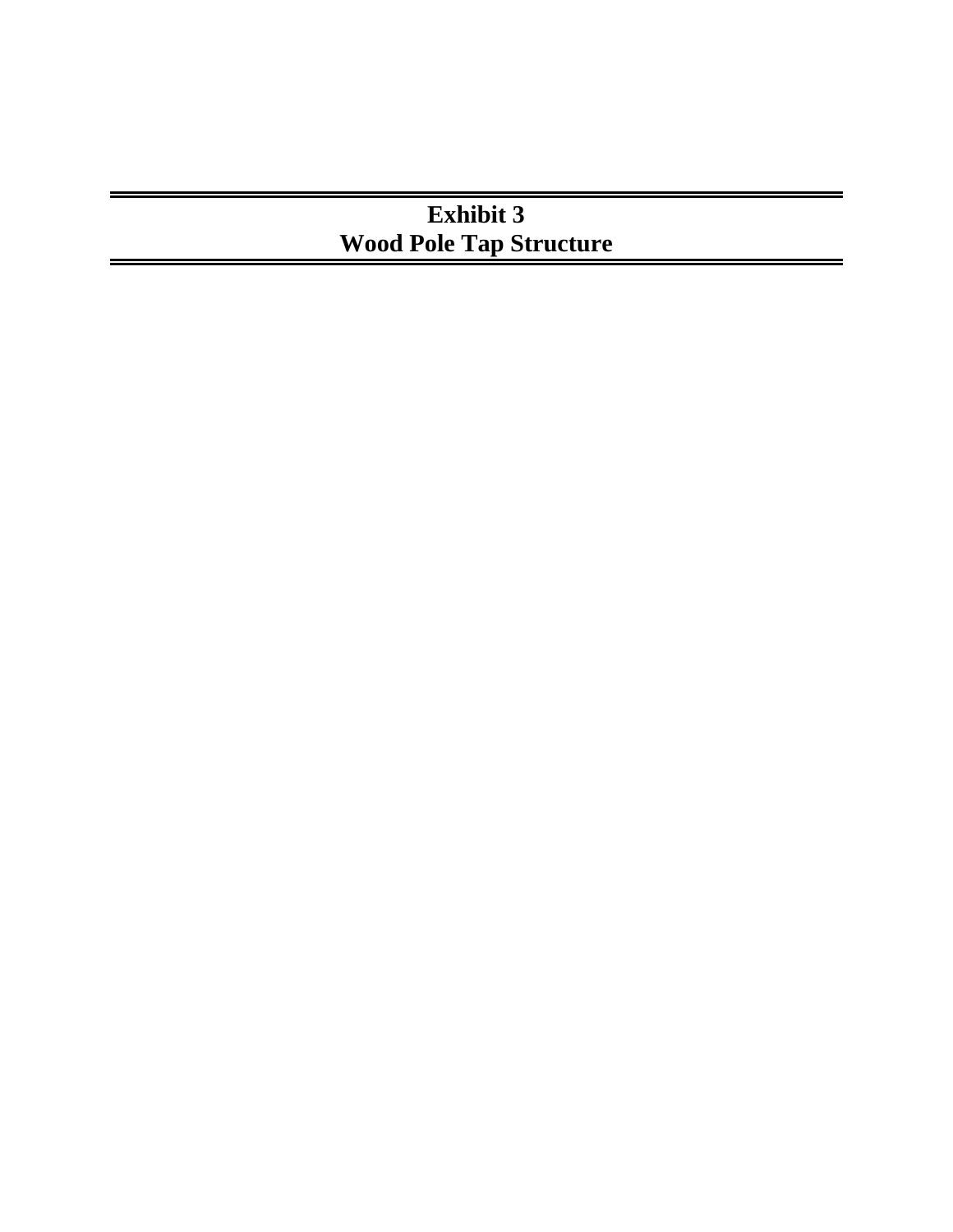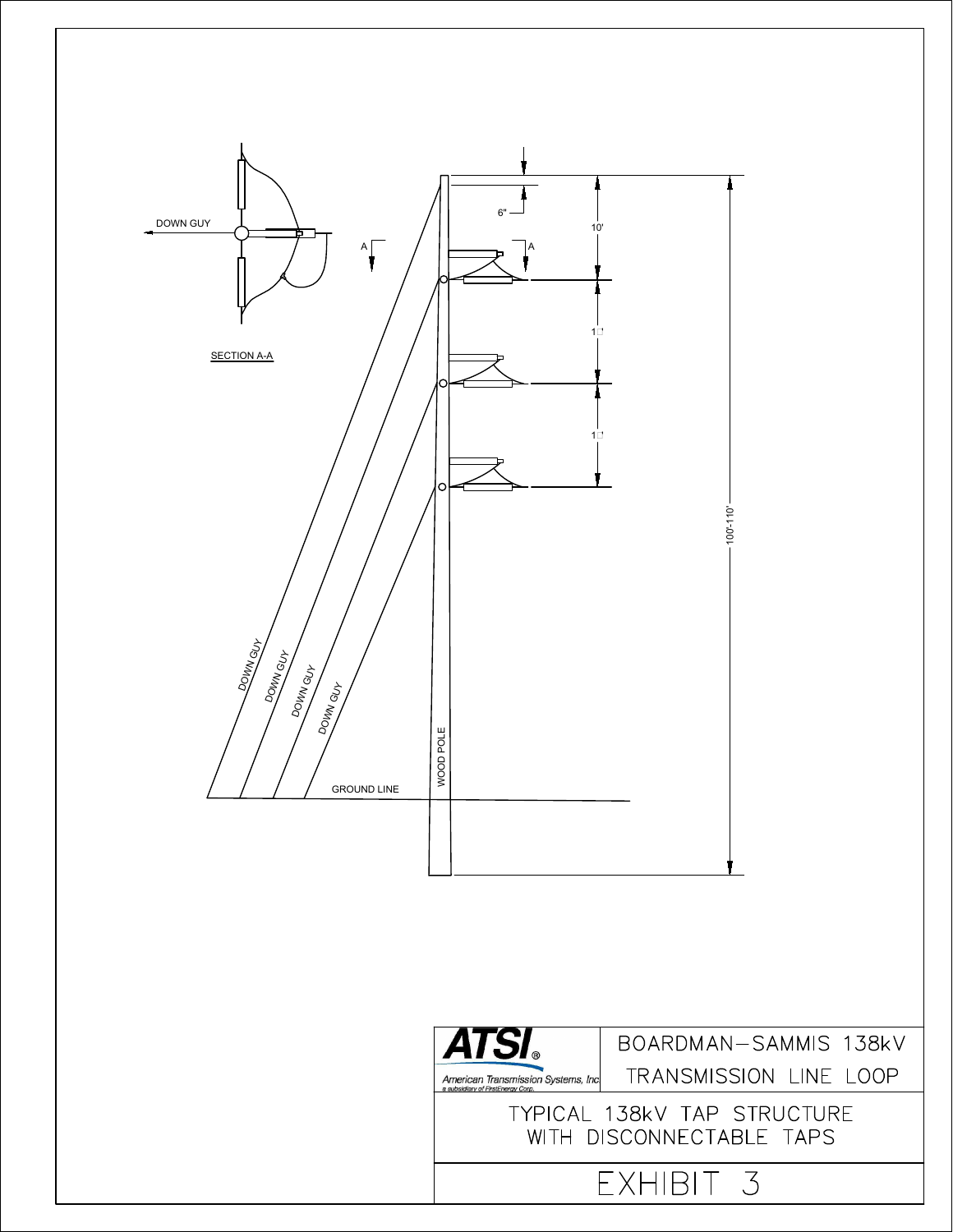# **Exhibit 4 Wood Pole Guyed Deadend Sructure**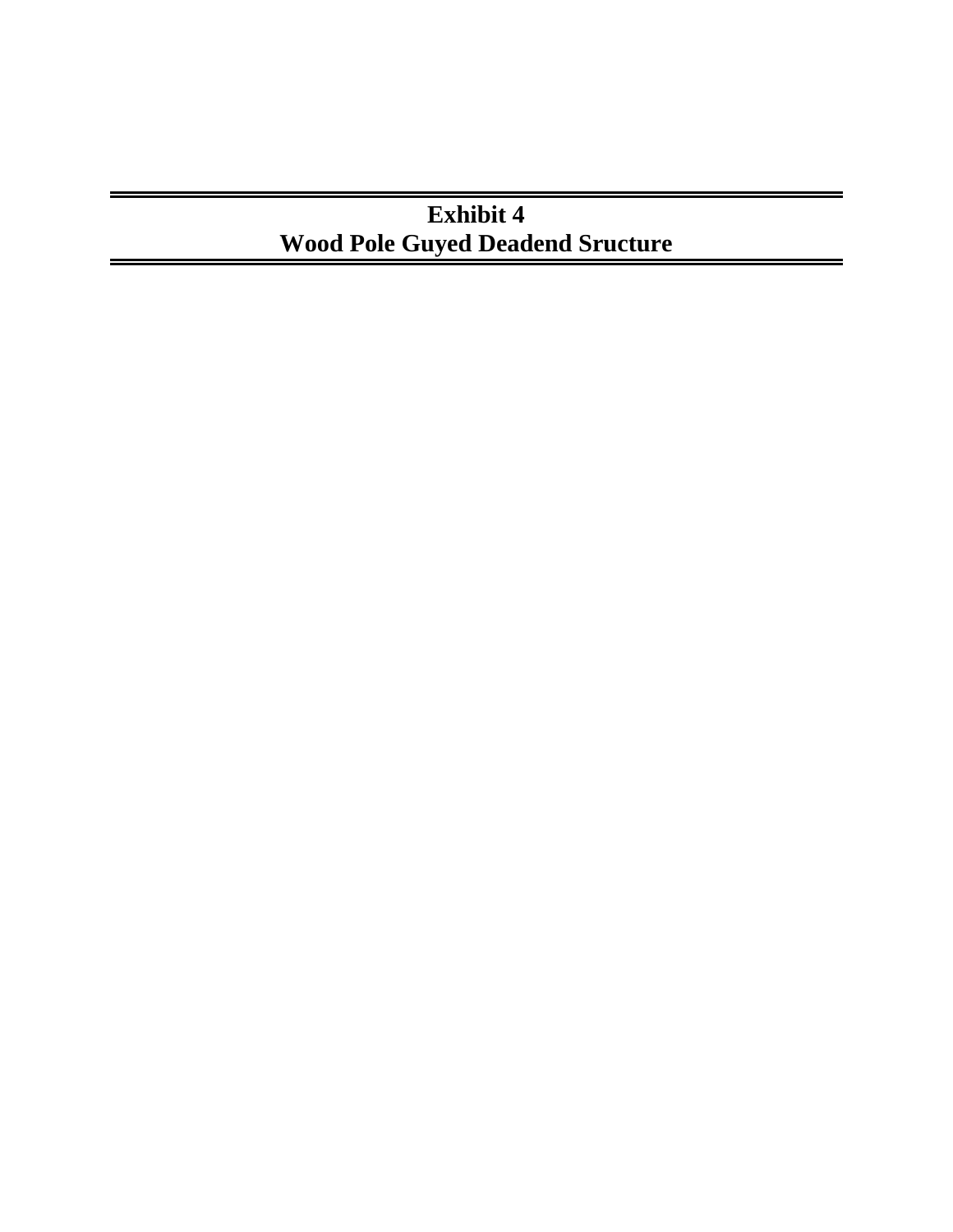